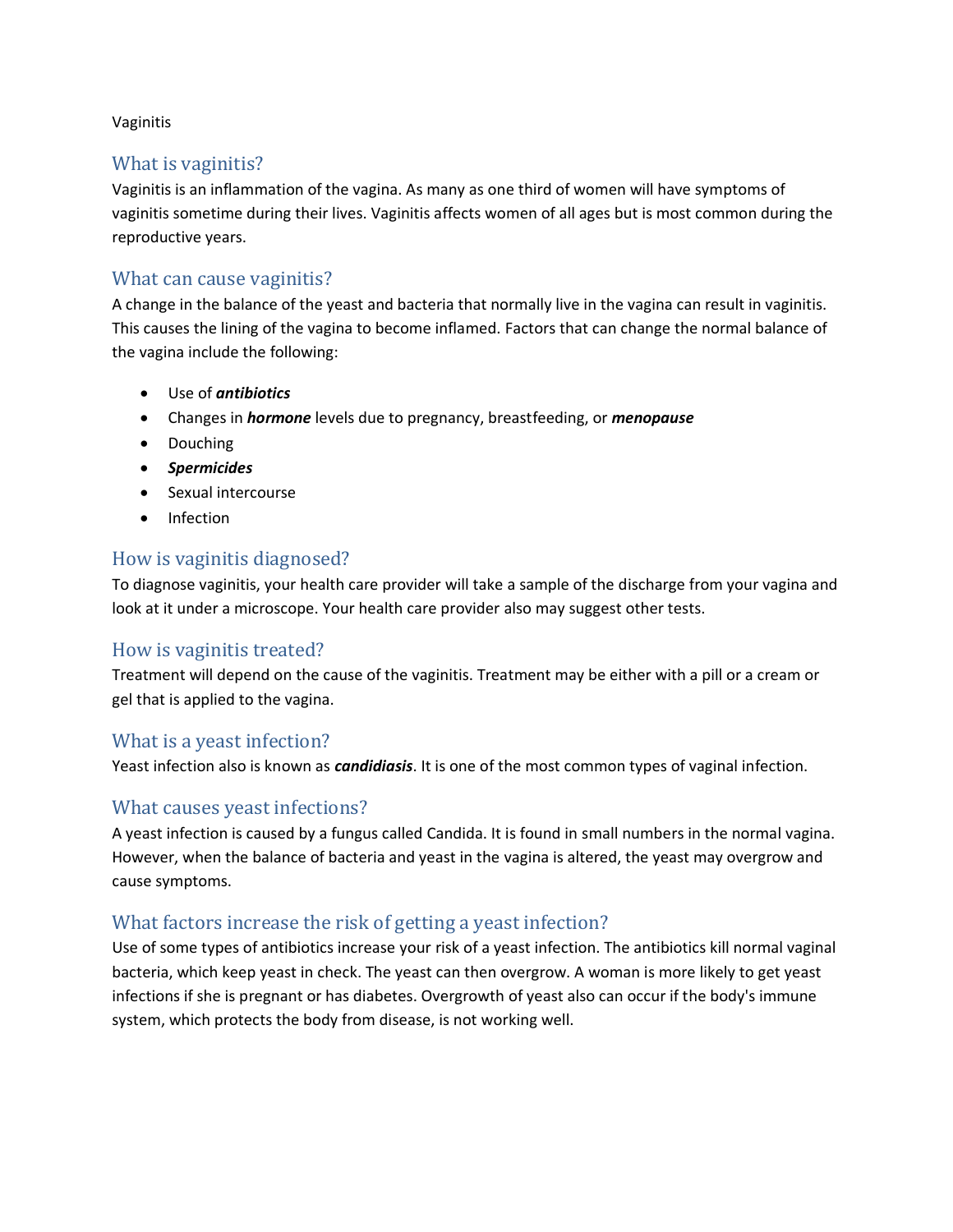# What are the symptoms of a yeast infection?

The most common symptoms of a yeast infection are itching and burning of the area outside the vagina called the *vulva*. The vulva may be red and swollen. The vaginal discharge usually is white, lumpy, and has no odor. Some women with yeast infections notice an increase or change in discharge.

### What treatments are available for vaginal yeast infection?

Yeast infections can be treated either by placing medication into the vagina or by taking a pill.

### Should I use an over-the-counter medication to treat a yeast infection?

Over-the-counter treatments are safe and often effective in treating yeast infections. But many women think that they have a yeast infection when they actually have another problem. In these cases, a medication for a yeast infection will not work and may cause a delay in proper diagnosis and treatment of the actual problem.

Even if you have had a yeast infection before, it may be a good idea to call your health care provider before using an over-the-counter medication to treat your symptoms. If this is the first time you have had vaginal symptoms, you should see your health care provider. If you have used an over-the-counter medication and your symptoms do not go away, see your health care provider.

# What is bacterial vaginosis?

*Bacterial vaginosis* is caused by overgrowth of the bacteria that occur natually in the vagina.

# What are the symptoms of bacterial vaginosis?

The main symptom is increased discharge with a strong fishy odor. The discharge usually is thin and dark or dull gray, but may have a greenish color. Itching is not common, but may be present if there is a lot of discharge.

# How is bacterial vaginosis treated?

Several different antibiotics can be used to treat bacterial vaginosis, but the two that are most commonly used are *metronidazole* and *clindamycin*. They can be taken by mouth or inserted into the vagina as a cream or gel.

### What is trichomoniasis?

*Trichomoniasis* is a condition caused by the microscopic parasite *Trichomonas vaginalis*. It is spread through sex. Women who have trichomoniasis are at an increased risk of infection with other STDs.

# What are the symptoms of trichomoniasis?

Signs of trichomoniasis may include a yellow-gray or green vaginal discharge. The discharge may have a fishy odor. There may be burning, irritation, redness, and swelling of the vulva. Sometimes there is pain during urination.